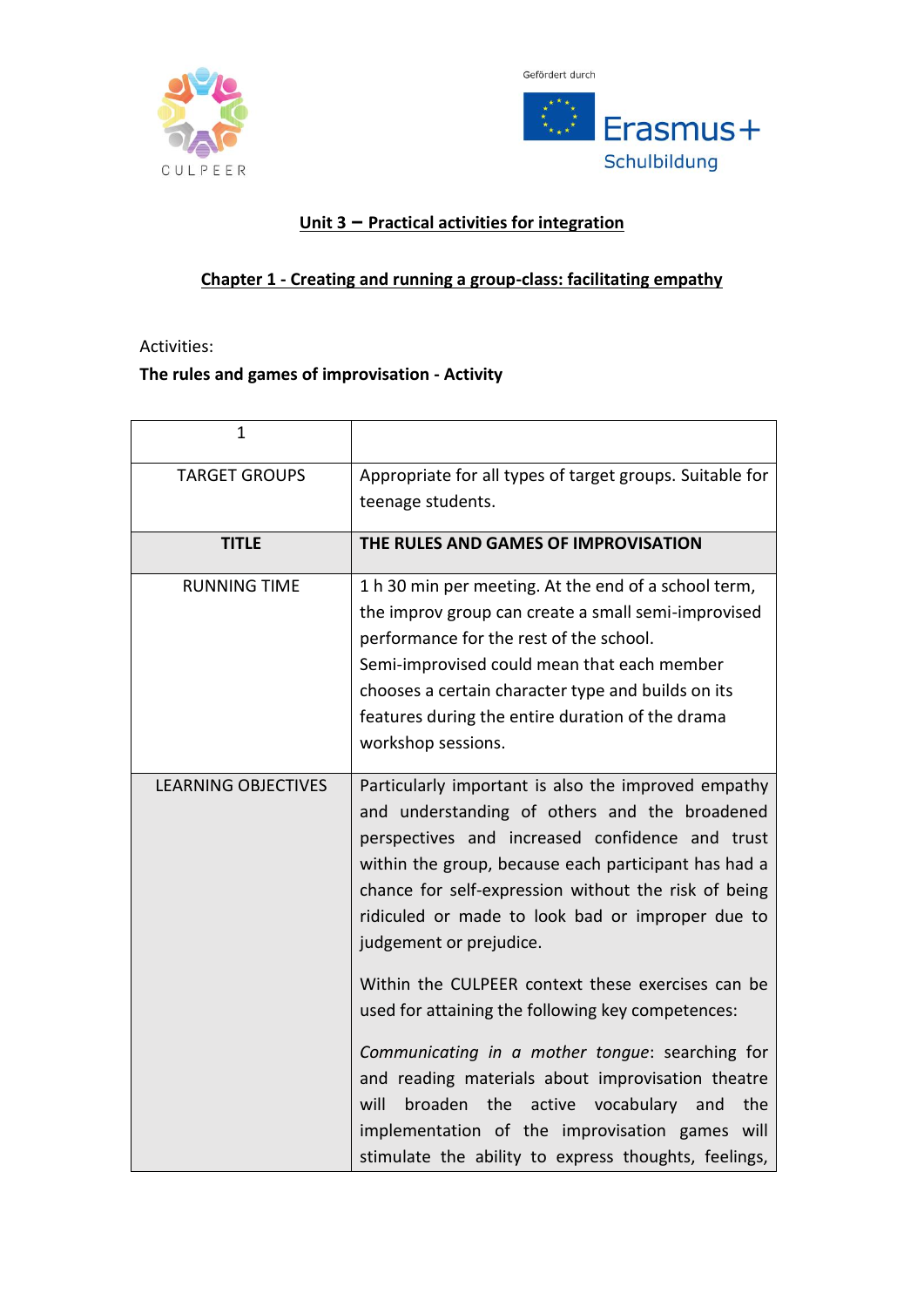

 $\overline{a}$ 



facts and opinions orally.

*Communicating in a foreign language*: reading materials and watching videos in English for example and then practicing improvisation in a foreign language would improve your paraphrasing, interpreting or translating skills as well as your intercultural understanding.

*Digital competence*: confident and critical usage of information and communications technology in relation with the need to retrieve and exchange various digitalized pieces of information on improvisation theatre.

*Learning to learn*: contribution to the ability to organize one's learning, including through effective management of time and information, both individually and in the improvisation group. Improved motivation and confidence in one's abilities to learn new things and to use the knowledge in practice.

*Social and civic competences*: whenever the topic on the table is related to social and political concepts and structures and a commitment to active and democratic participation, theatre can be particularly effective for building and activating this type of competence, especially in the domain of improving one's interpersonal and intercultural competences, equipping individuals to participate in an effective and constructive way in social and working life, as well as solve conflicts where necessary. Improvisation is usually humorous, which makes it particularly useful for neutralizing negative attitudes. It helps people uplift their awareness about their inner feelings and share their uniqueness in a safe environment. Improvisation intends for people to relax and feel comfortable within a community, working together, because in improvisation there are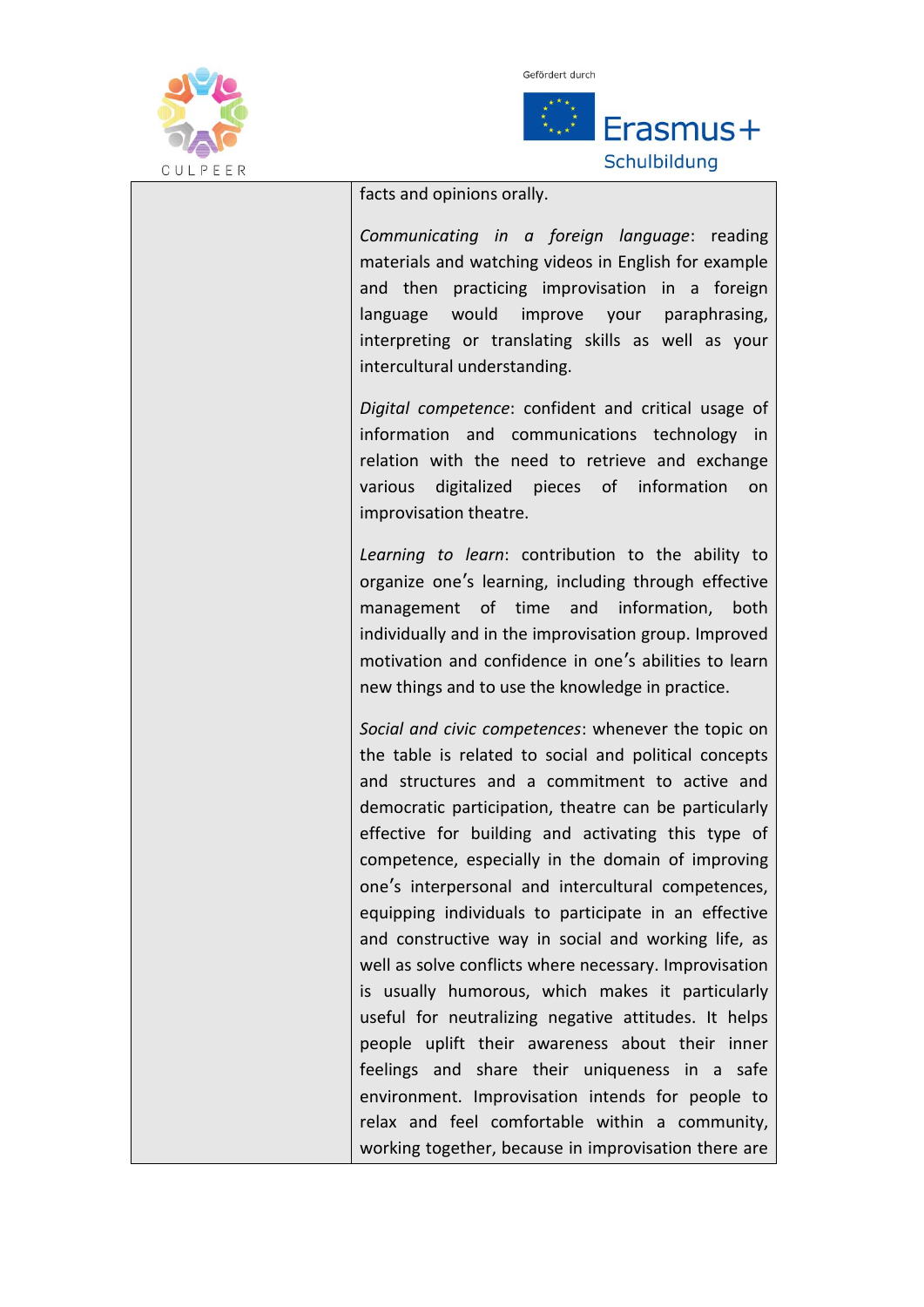

 $\overline{a}$ 



no wrong moves or decisions.

|                  | Sense of initiative and entrepreneurship: theatre has<br>ethical values at its base and unlocks the ability to<br>turn ideas into action and to seize opportunities. Lack<br>of initiative and entrepreneurship is sometimes due<br>to lack of self-confidence, which improvisation can<br>easily neutralize $-$ being accepted and embraced by<br>the group, knowing that the aims of the others are to<br>feel and<br>look<br>make<br>you<br>better, increases<br>self-confidence; so does the chance to present<br>yourself and be heard; the achievements of the group<br>as a whole certainly increases the self-confidence of<br>its members.                                                           |
|------------------|---------------------------------------------------------------------------------------------------------------------------------------------------------------------------------------------------------------------------------------------------------------------------------------------------------------------------------------------------------------------------------------------------------------------------------------------------------------------------------------------------------------------------------------------------------------------------------------------------------------------------------------------------------------------------------------------------------------|
|                  | Cultural awareness and expression: following the<br>rules of improvisation, participants will develop the<br>ability to appreciate the creative importance of ideas,<br>experiences and emotions as well as to put practice<br>culture. Theatre increases the empathy and the<br>feeling of trust and confidence within the group and<br>this supports the opening towards the others,<br>because in these exercises the participants get rid of<br>the ego: it is no longer "my idea" and "your idea",<br>but rather "the first idea, the second idea, the third<br>idea and so on" and people start thinking not about<br>the "shoulds", but about the "coulds", which<br>immensely increases productivity. |
| <b>MATERIALS</b> | The activities only require a hall/room, which can<br>accommodate the participants and secure their<br>comfort and enough space for each of them. The<br>selected young people to lead the workshops should<br>be initially trained, if possible by professional<br>actors/improvisers and presented with all the reading<br>and video materials in order to prepare for the peer<br>learning process. Several weeks for preparation of<br>the two are necessary. The common group activities<br>can follow after and have a weekly regularity.                                                                                                                                                               |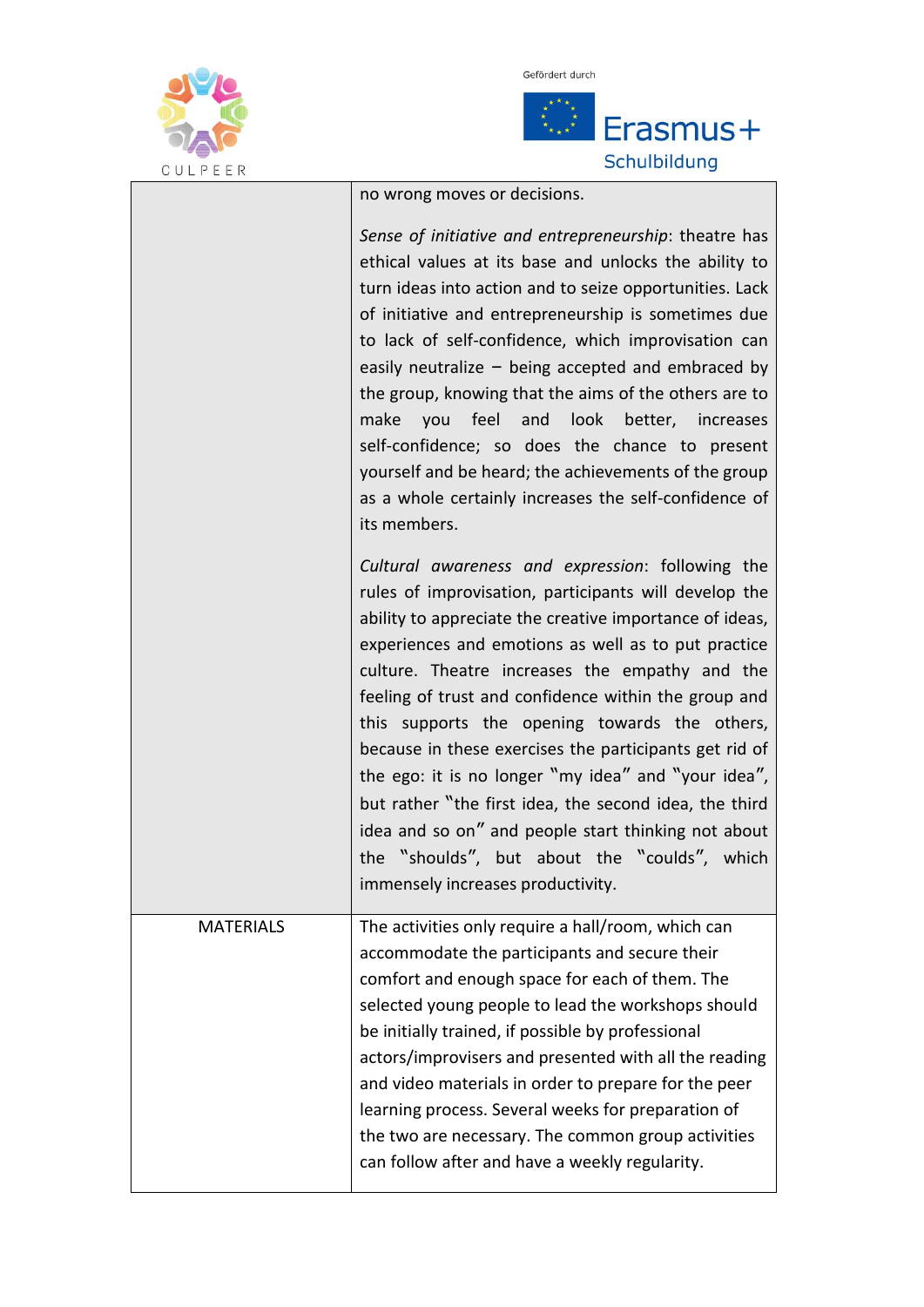



| CULPEER               | Scriuiblidung                                                                                                                                                                                                                                                                                                                                                                                                                                                                                                                                                 |
|-----------------------|---------------------------------------------------------------------------------------------------------------------------------------------------------------------------------------------------------------------------------------------------------------------------------------------------------------------------------------------------------------------------------------------------------------------------------------------------------------------------------------------------------------------------------------------------------------|
| PREPARATION           | The facilitators, if they are not experienced in the art<br>of theatre, should start by reading for example<br>"Improvisation for the theatre" by Viola Spolin or<br>undertake an improvisation course to get ready. It<br>would also be useful to go through the videos and<br>Reading materials listed in "resources" underneath.<br>Improvisation requires a flexible mindset, which<br>requires time and a lot of exercising. The best case<br>scenario for the beginning of these types of activities<br>would involve profesional improvisation actors. |
| <b>IMPLEMENTATION</b> | The exercises included here are suitable for all ages<br>and the groups should/could involve students in<br>common activities.<br>The optimal group size is 12-15 participants in one                                                                                                                                                                                                                                                                                                                                                                         |
|                       | session.                                                                                                                                                                                                                                                                                                                                                                                                                                                                                                                                                      |
|                       | Identify one or two students, who are interested in<br>theatre and give them information about the<br>possibilities of improvisation theatre and the games<br>they could play with the group they form.                                                                                                                                                                                                                                                                                                                                                       |
|                       | Give them links and further reading materials $-$ see<br>the bottom of this file.                                                                                                                                                                                                                                                                                                                                                                                                                                                                             |
|                       | Improvisation is acting (in theatre or in life in general)<br>without preparation. Responding to the specific<br>conditions of the environment and the inner feelings<br>of the participants.                                                                                                                                                                                                                                                                                                                                                                 |
|                       | The rules, which improvisers follow, universally<br>applicable in everyday communication, are the<br>following:                                                                                                                                                                                                                                                                                                                                                                                                                                               |
|                       | (1) Be connected with each other. We need bonds<br>and understanding in order to be successful members<br>of society. Quite similarly, an <i>impro</i> group needs to<br>be connected, all members being on the same page                                                                                                                                                                                                                                                                                                                                     |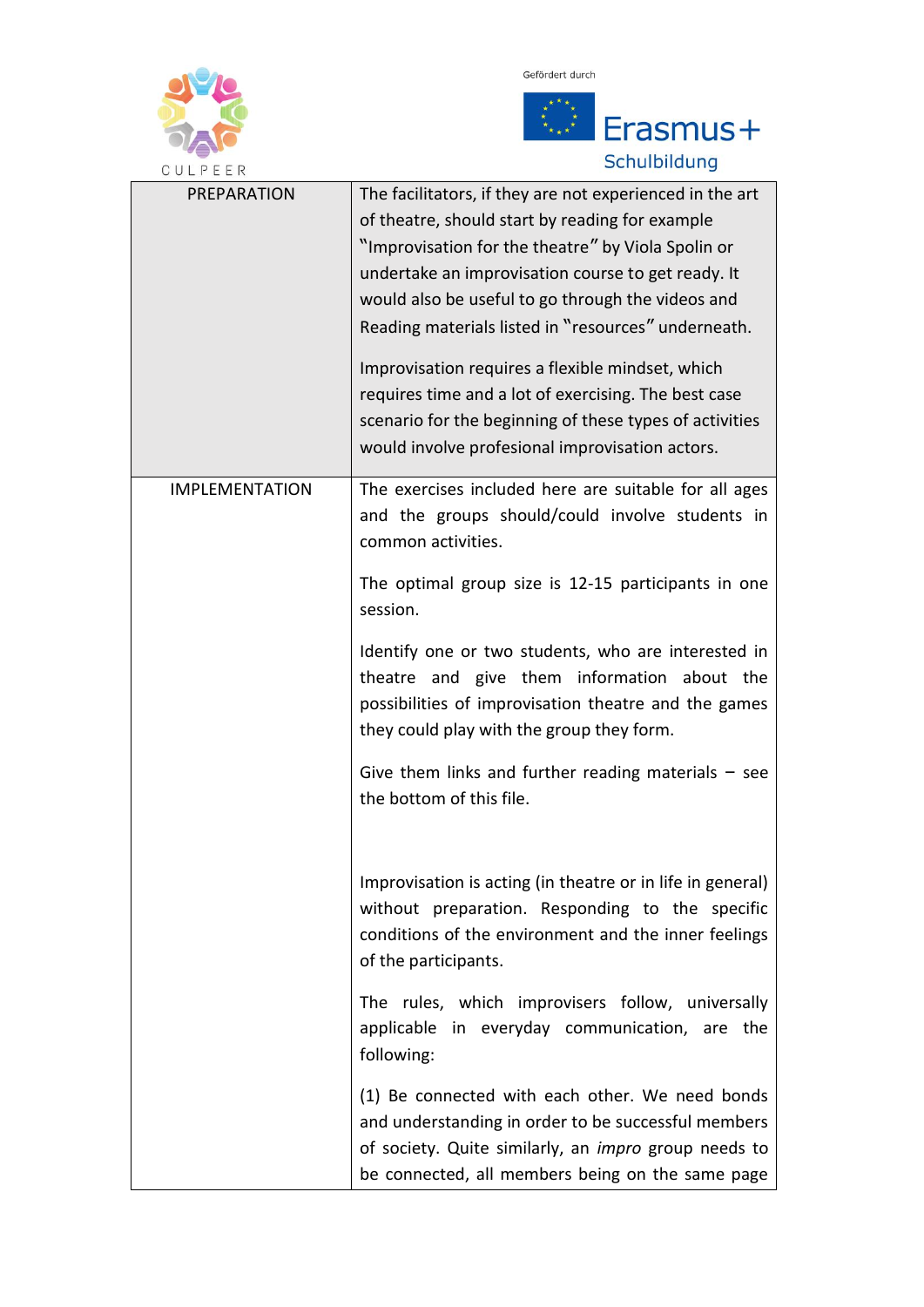



at all times.

(2) Listen to each other! Which means not to focus on our own responses and barely hear 50% of what the other has to say, but to focus on the message coming from the other side, even if this would mean taking longer to respond. (**GAME** – organize a dialogue, in which each next speaker has to start his/her line with the letter, with which the last word of the line of the speaker before him/her ended) Listening is readiness and will to change! If our mind is already made up about something, we are not really listening. We are just waiting for the other side to say what they have to say.

(3) Use "Yes, and …"!

**GAME** – organize a scene or a group discussion, in which each next speaker needs to say "yes" and then continue with something they add.

#### **EXAMPLE**:

A. This morning my alarm did not go off and I was really late for work.

B: Yes, and probably your boss was mad at you.

A: Yes, and he gave me a handful of extra tasks and is requiring me to come and work on Saturday.

B: Yes, and your wife now will probably be angry with you, because you will not be able to take her to that matinee you were planning.

A: Yes, and I expect she will not speak to me for a whole week and we have so many things to figure out for my mother's visit at the end of the month ….

And so on and so on.

Saying "no" is forbidden in improvisation theatre,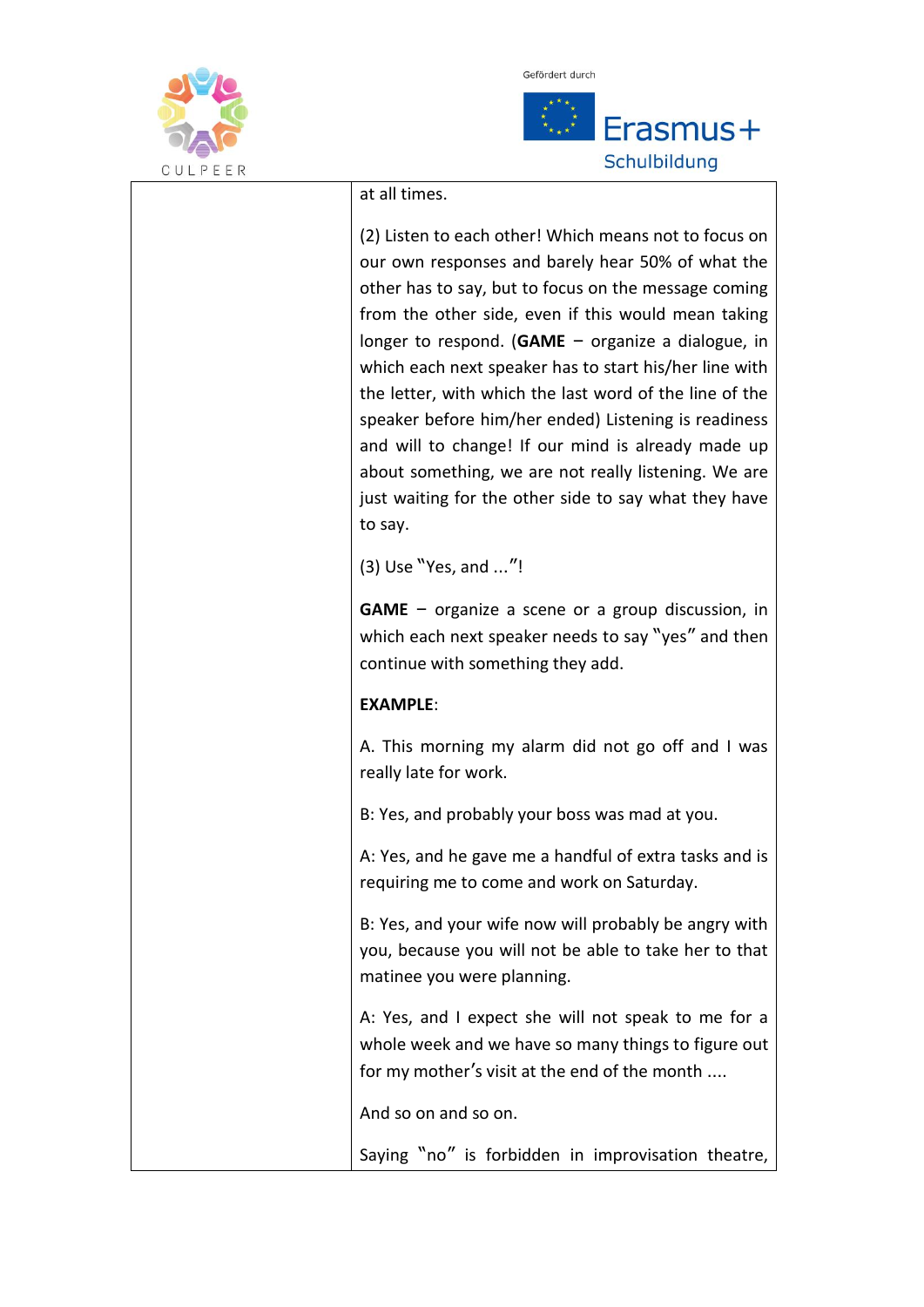



# Erasmus+ Schulbildung

because NO stops progress and kills the idea. Even if we do not want to do something or approve of something, we need to be able to find a way to say "yes" to the person and "no" to the idea/proposal.  $n!$ would very much like to spend the weekend with you, but I feel so tired and bruised from my last bike ride … let us try and figure out a less straining activity, which we could do together." Just a YES is not enough however. We also need the AND, because this is the contribution, which creates something bigger and different from what each one of us would have created on his/her own.

(4) Be present in the respective space and time with body and soul.

(5) Not focus on the self only, trying to look good, but focus on helping the others look good.

(6) Be flexible in order to react to unexpected changes and events, which disagree with certain preliminary fixations we may have developed on how things should have developed or evolved.

**GAME** - Divide into couples and build scenes. Player A decides about something and starts the scene. Player B, who has absolutely no idea what A was thinking about, has to respond to the improvisation without breaking the logic of what player A is starting to build. Have the students discuss their ideas afterwards.

**GAME** - Divide into couples that stare at each for 20 seconds. Then each couple turns back to back and each participant makes 3 major changes in his/her look – tie the hair back or let it loose, roll up a sleeve, take off a shoe, whatever … Then the couple faces each other again and they need to spot and list the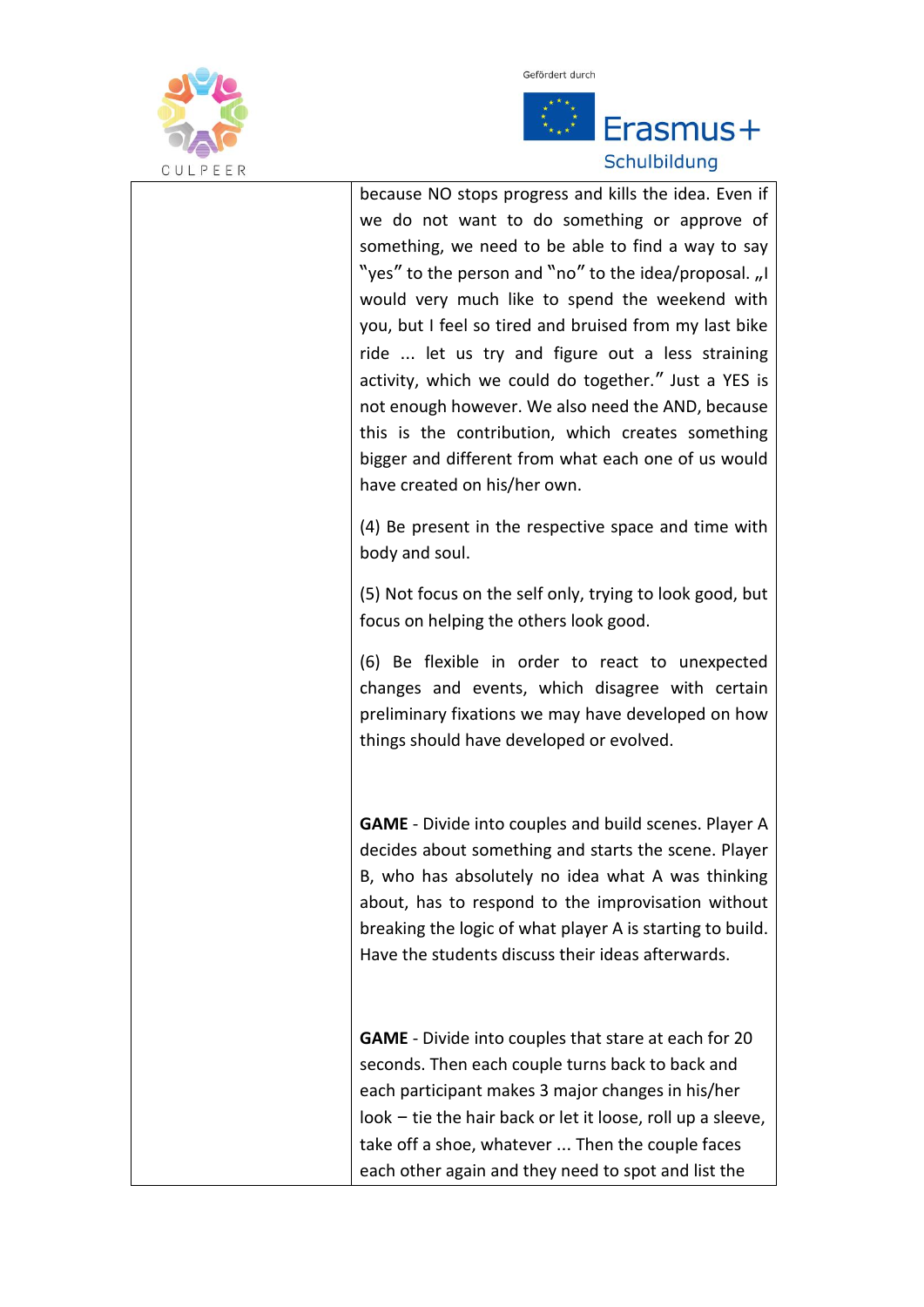



# Schulbildung

| three changes the other player has made. This is an                                           |
|-----------------------------------------------------------------------------------------------|
| excellent game for making the other feel good -                                               |
| because you noticed everything about them and you                                             |
| were able to list their change decisions.                                                     |
|                                                                                               |
|                                                                                               |
| <b>Resources:</b>                                                                             |
| collection<br>Reading material and<br>huge<br>οf<br>a                                         |
| improvisation<br>games                                                                        |
| http://improvencyclopedia.org/                                                                |
|                                                                                               |
| Videos on improvisation theatre                                                               |
| https://www.youtube.com/watch?v=d3TsyT_EDBc<br>"The art of improvisation   Rapid Fire Theatre |
| TEDxEdmonton." This talk was given at a local TEDx                                            |
| event, produced independently of the<br>TED                                                   |
| Conferences.<br><b>This</b><br>performance was<br>entirely                                    |
| unscripted, and unfolded before the eyes of our                                               |
| audience. With acoustic musical accompaniment and                                             |
| live painting on stage, our improvisers tell a story of                                       |
| love, loss and mayonnaise.                                                                    |
|                                                                                               |
| https://www.youtube.com/watch?v=SDSP8wYlMzY -                                                 |
| "Ten Ways to Practice Improvisation Acting Skills :                                           |
| Theater Lessons"                                                                              |
|                                                                                               |
| https://www.youtube.com/watch?v=MUO-pWJ0riQ                                                   |
| "TEDxVictoria - Dave Morris: The Way of                                                       |
| Improvisation." Improviser and storyteller Dave                                               |
| Morris teaches you 7 steps to improvising and how                                             |
| they apply to life in "The Way of Improvisation."                                             |
| Filmed at TEDxVictoria on November 19 2011                                                    |
| http://www.dohafilminstitute.com/videos/acting-wor                                            |
| kshop-with-kevin-spacey-improvisation                                                         |
| Improvisation workshop led by Kevin Spacey                                                    |
|                                                                                               |
| https://vimeo.com/tag:improvisation<br>Videos<br><b>on</b>                                    |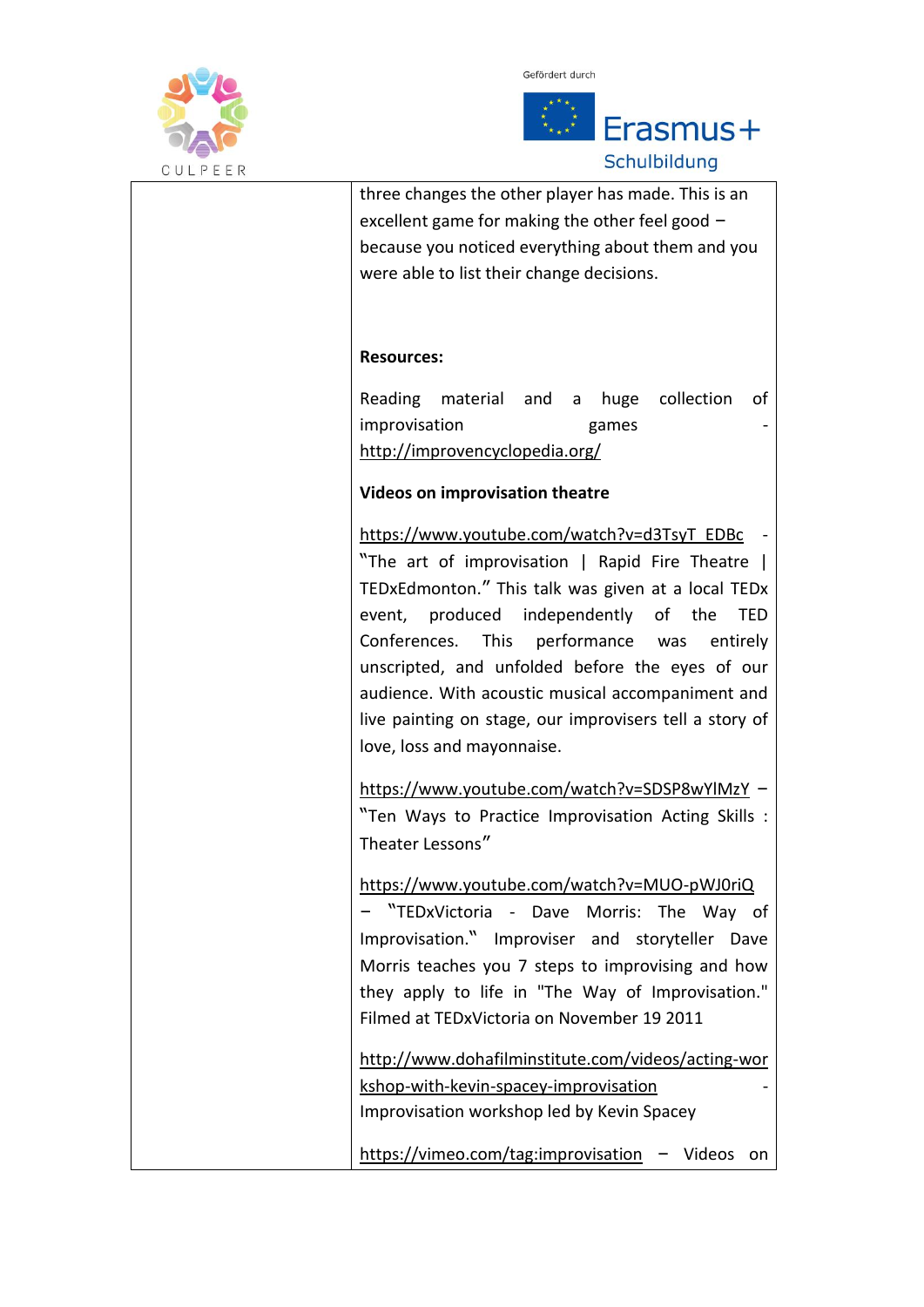



|                                 | improvisation                                            |
|---------------------------------|----------------------------------------------------------|
|                                 | https://www.youtube.com/watch?v=054BUa3Z0os              |
|                                 | How to practice improv with the "Bucket" game.           |
|                                 | Learn how to play improv games to practice acting        |
|                                 | skills in this free video on theatre and performance.    |
|                                 | Expert: Matthew Milo. Watch other videos from the        |
|                                 | same improv theatre expert.                              |
|                                 | https://www.youtube.com/watch?v=LyxHujdRIpk              |
|                                 | Jennifer Hunter, a faculty member of Lake Superior       |
|                                 | University, explores<br>how<br>State<br>we<br>can<br>use |
|                                 | improvisational comedy everyday to achieve<br>a          |
|                                 | greater sense of self. Published on Mar 30, 2015         |
| <b>ROLE OF THE TEACHER</b>      | The teacher rarely is also an improvisation master. He   |
|                                 | or she should therefore identify and involve             |
|                                 | profesional actor/s who can then work with a group       |
|                                 | of lead students, who could afterwards train and         |
|                                 | prepare others and shape up an improvisation group.      |
| <b>POSSIBLE RISKS &amp; HOW</b> | Refusal for participation. If the group is not           |
| TO HANDLE THEM                  | sufficiently well bonded, team building and              |
|                                 | ice-breaking exercises should be used before the start   |
|                                 | of improv activities.                                    |
|                                 | Hardship in letting one's own ideas mingle               |
|                                 | successfully with other people's ideas. Play improve     |
|                                 | videos to the participants in the workshop.              |
|                                 | Demonstrate how others do it and make it perfectly       |
|                                 | clear that only "no" is wrong in improvisation.          |
| <b>FEEDBACK TOOL</b>            | Always ask questions after the activities, for example:  |
|                                 | How did you feel during the activities $-$ try to        |
|                                 | use just a few words to describe this?                   |
|                                 | What did you like best?                                  |
|                                 | Was there anything you disliked about the                |
|                                 | activities?                                              |
|                                 | If you could change anything, what would that            |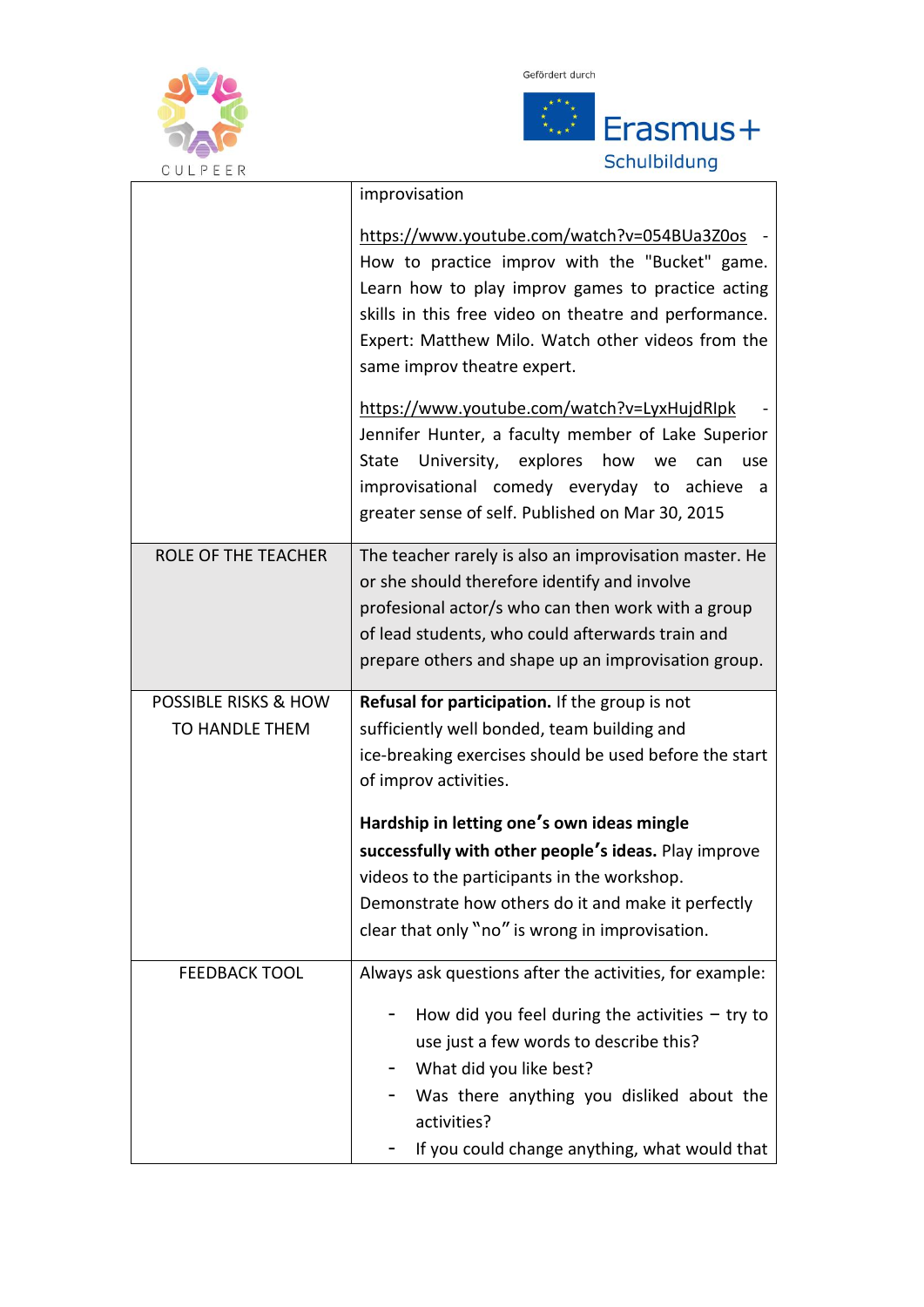





be?

| 2                          |                                                                                                                                                                                                                                                                                                                                                                                             |
|----------------------------|---------------------------------------------------------------------------------------------------------------------------------------------------------------------------------------------------------------------------------------------------------------------------------------------------------------------------------------------------------------------------------------------|
| <b>TARGET GROUPS</b>       | Early childhood, primary school                                                                                                                                                                                                                                                                                                                                                             |
| <b>TITLE</b>               | <b>Labelling feelings</b>                                                                                                                                                                                                                                                                                                                                                                   |
| <b>RUNNING TIME</b>        | Free                                                                                                                                                                                                                                                                                                                                                                                        |
| <b>LEARNING OBJECTIVES</b> | The activity aims in developing and teaching empathy<br>to students, as they learn how:<br>• Getting bullied might feel<br>. To recognise when a child is getting bullied<br>. To help a child that might be bullied<br>• To prepare themselves                                                                                                                                             |
| <b>MATERIALS</b>           | No specific material needed.                                                                                                                                                                                                                                                                                                                                                                |
| PREPARATION                | Study the process and questions to be asked.<br>Activity extracted and can be found at the following<br>url:<br>http://preventingbullying.promoteprevent.org/8-em<br>pathy-activities                                                                                                                                                                                                       |
| <b>IMPLEMENTATION</b>      | <b>Introduction: Labeling Feelings</b><br>Ask the children to describe and label how they<br>might feel in these three different bullying situations:<br>. If they saw someone being bullied<br>. If they were being bullied themselves<br>. If they bullied someone<br>Explain that bullying can lead to strong feelings, such<br>as anger, frustration, and fear. While it's okay to feel |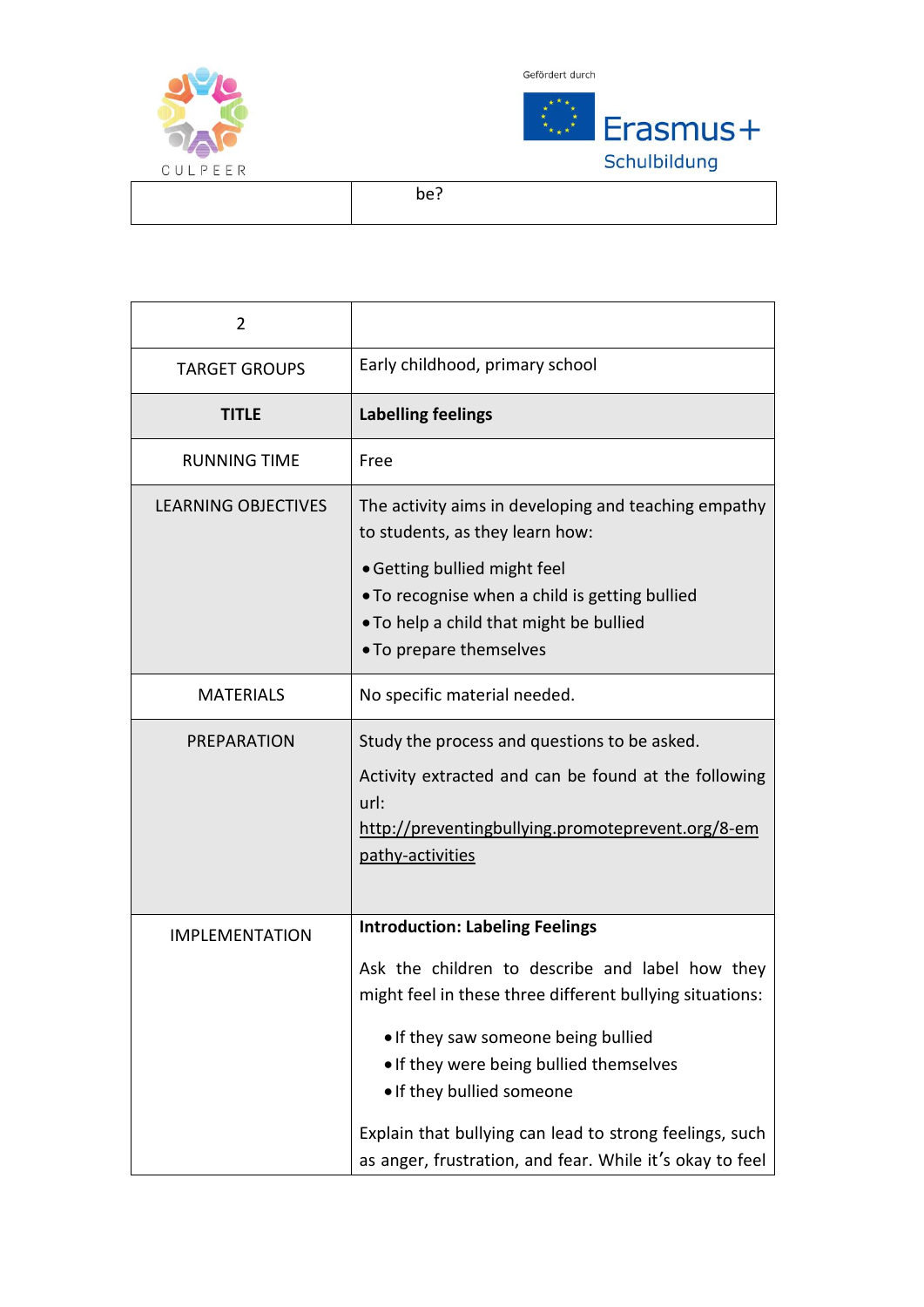



| these feelings, it's never okay to react by doing<br>violent things, such as intentionally hurting someone.<br>Say that if we all work together to prevent and stop<br>bullying, no one in our group will ever need to<br>experience these feelings as a result of bullying.                                                                                                                                                                                                                                                                |
|---------------------------------------------------------------------------------------------------------------------------------------------------------------------------------------------------------------------------------------------------------------------------------------------------------------------------------------------------------------------------------------------------------------------------------------------------------------------------------------------------------------------------------------------|
| <b>Activity: Different and Similar</b>                                                                                                                                                                                                                                                                                                                                                                                                                                                                                                      |
| Discuss the many ways that children are different<br>from one another. Prompt them with examples, if<br>needed.                                                                                                                                                                                                                                                                                                                                                                                                                             |
| • Some children are big, and others are small.<br>• Some children run fast, and others run slowly.<br>• Some children like to play with blocks, and<br>others like to draw pictures.                                                                                                                                                                                                                                                                                                                                                        |
| Ask, "What would our group be like if we were all the<br>same?"                                                                                                                                                                                                                                                                                                                                                                                                                                                                             |
| Elicit that while at first it might be fun, since we'd all<br>agree on everything, eventually it would get boring,<br>since we would never try anything new, every race<br>would end in a tie, etc. Explain how the differences<br>among us make our group stronger, more interesting,<br>and better able to do different things. Discuss the<br>fact that bullies may bully other children simply<br>because they are different-they try to make<br>differences seem like bad things or weaknesses,<br>rather than the strengths they are. |
| Now discuss the many ways children are similar to<br>one another. For example: All children eat, sleep,<br>grow, and have feelings. And, most importantly, all<br>children feel hurt when they are bullied.                                                                                                                                                                                                                                                                                                                                 |
| Summarize by explaining that we should all agree to<br>appreciate our differences, recognize that no one<br>likes to be bullied, and never bully someone simply                                                                                                                                                                                                                                                                                                                                                                             |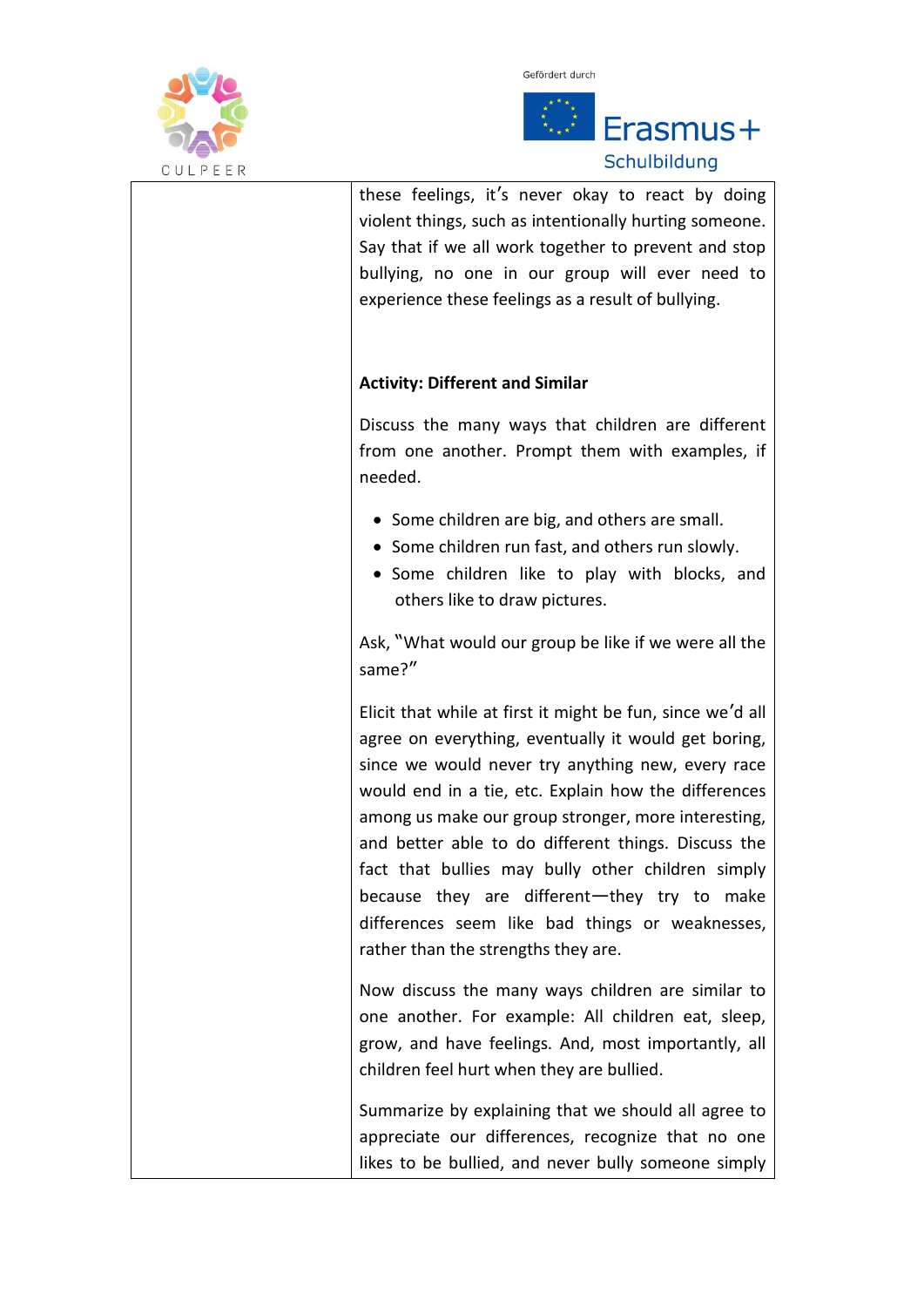



| U U L F E E K                                            |                                                                                                                                                                                                                                                                                                                                                                                                                                                                                            |
|----------------------------------------------------------|--------------------------------------------------------------------------------------------------------------------------------------------------------------------------------------------------------------------------------------------------------------------------------------------------------------------------------------------------------------------------------------------------------------------------------------------------------------------------------------------|
|                                                          | because he or she is different.                                                                                                                                                                                                                                                                                                                                                                                                                                                            |
|                                                          | <b>Activity 2: Modeling Helpfulness</b>                                                                                                                                                                                                                                                                                                                                                                                                                                                    |
|                                                          | Discuss the ways that bullying behavior leads both<br>the child who bullies and the child who is bullied to<br>disrespect each other and feel like enemies, rather<br>than friends. Then use pictures, stories, puppets, or<br>other concrete props to model examples of the many<br>ways that children and adults can show that they<br>care about other's feelings and can help each other.<br>Discuss how caring behaviors make both the giver<br>and the receiver feel happy and good. |
| <b>ROLE OF THE TEACHER</b>                               | The teacher leads the discussion by asking the<br>questions mentioned above.                                                                                                                                                                                                                                                                                                                                                                                                               |
| <b>POSSIBLE RISKS &amp; HOW</b><br><b>TO HANDLE THEM</b> | No specific risks are envisaged.                                                                                                                                                                                                                                                                                                                                                                                                                                                           |
| <b>FEEDBACK TOOL</b>                                     | <b>Questions</b>                                                                                                                                                                                                                                                                                                                                                                                                                                                                           |
|                                                          | - What did you enjoy most during this process?<br>- What was surprising for you?<br>- What did you appreciate most about what others<br>did?<br>- What did you discover?                                                                                                                                                                                                                                                                                                                   |

| 3                    |                                 |
|----------------------|---------------------------------|
| <b>TARGET GROUPS</b> | Early childhood, primary school |
| <b>TITLE</b>         | Help each other feel better     |
| <b>RUNNING TIME</b>  | Free                            |
|                      |                                 |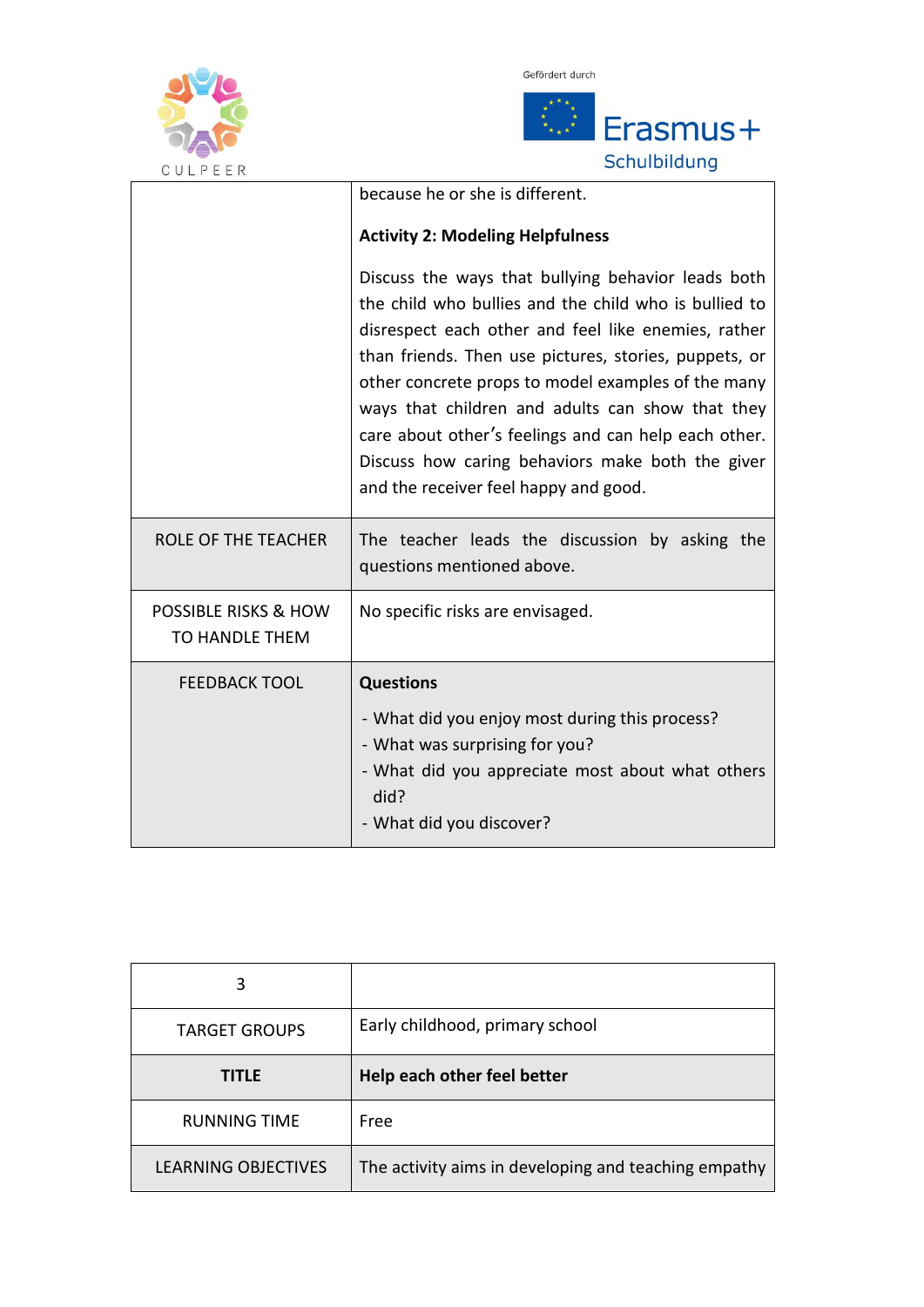





| U U L P E E K         |                                                                                                          |
|-----------------------|----------------------------------------------------------------------------------------------------------|
|                       | to students, as they learn how:                                                                          |
|                       | • Getting bullied might feel                                                                             |
|                       | . To recognise when a child is getting bullied                                                           |
|                       | . To help a child that might be bullied                                                                  |
|                       | • To prepare themselves                                                                                  |
| <b>MATERIALS</b>      | No specific material needed.                                                                             |
| PREPARATION           | Study the process and questions to be asked.                                                             |
|                       | Activity extracted and can be found at the following                                                     |
|                       | url:<br>http://preventingbullying.promoteprevent.org/8-em                                                |
|                       | pathy-activities                                                                                         |
|                       |                                                                                                          |
|                       |                                                                                                          |
| <b>IMPLEMENTATION</b> | First, use these questions to discuss with the group<br>what children can do to help others feel better: |
|                       | How can you know how someone else feels?                                                                 |
|                       | How can we recognize when another child is                                                               |
|                       | feeling bad or left out?                                                                                 |
|                       | How can we cheer up children who feel bad                                                                |
|                       | and help them feel better?                                                                               |
|                       | Next, use role-playing to help children practice                                                         |
|                       | recognizing a child who is feeling hurt and helping                                                      |
|                       | the child feel better:                                                                                   |
|                       | Have the group divide into pairs.                                                                        |
|                       | Ask one child in each pair to pretend that he                                                            |
|                       | or she has been bullied and feels bad, while                                                             |
|                       | the other child pretends to be a bystander                                                               |
|                       | who tries various ways to make the bullied                                                               |
|                       | child feel better.                                                                                       |
|                       | Have the pairs of children switch roles and                                                              |
|                       | repeat the activity.                                                                                     |
|                       | Discuss with the group how the bystanders                                                                |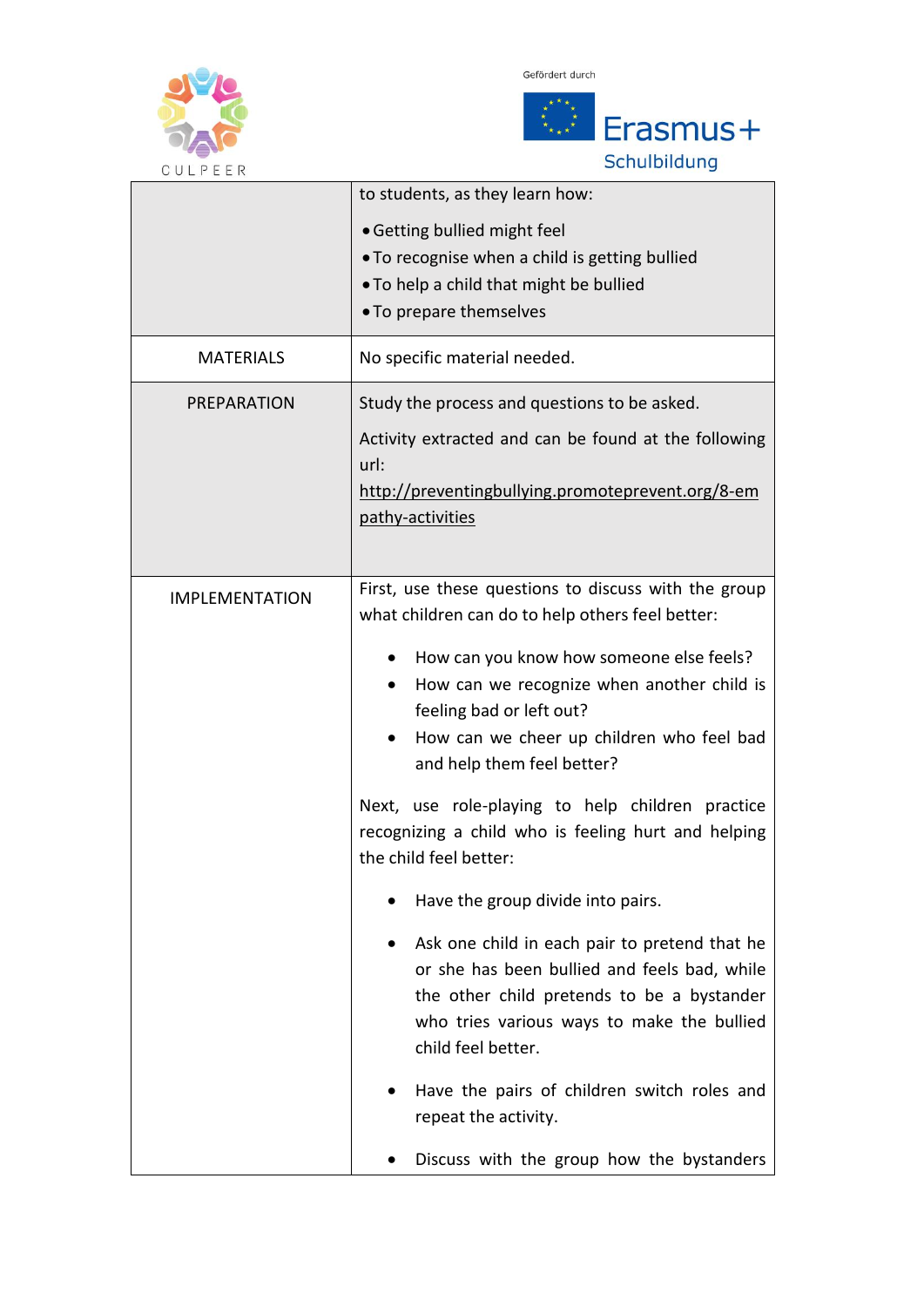





Schulbildung

| UULFEER                                |                                                                                                                                                                                              |
|----------------------------------------|----------------------------------------------------------------------------------------------------------------------------------------------------------------------------------------------|
|                                        | could tell that the bullied child was feeling<br>hurt and how the bystanders made the                                                                                                        |
|                                        | bullied child feel better.                                                                                                                                                                   |
| ROLE OF THE TEACHER                    | The teacher leads the discussion by asking the<br>questions mentioned above.                                                                                                                 |
| POSSIBLE RISKS & HOW<br>TO HANDLE THEM | No specific risks are envisaged.                                                                                                                                                             |
| <b>FEEDBACK TOOL</b>                   | <b>Questions</b><br>- What did you enjoy most during this process?<br>- What was surprising for you?<br>- What did you appreciate most about what others<br>did?<br>- What did you discover? |

| 4                          |                                                                                                                                                      |
|----------------------------|------------------------------------------------------------------------------------------------------------------------------------------------------|
| <b>TARGET GROUPS</b>       | Early childhood, primary school                                                                                                                      |
| TITLE                      | <b>Acts of kindness</b>                                                                                                                              |
| <b>RUNNING TIME</b>        | Free                                                                                                                                                 |
| <b>LEARNING OBJECTIVES</b> | The activity aims in developing and teaching empathy<br>to students, as they learn how:                                                              |
|                            | • Getting bullied might feel<br>• To recognise when a child is getting bullied<br>• To help a child that might be bullied<br>• To prepare themselves |
| <b>MATERIALS</b>           | No specific material needed.                                                                                                                         |
| PREPARATION                | Study the process and questions to be asked.<br>Activity extracted and can be found at the following                                                 |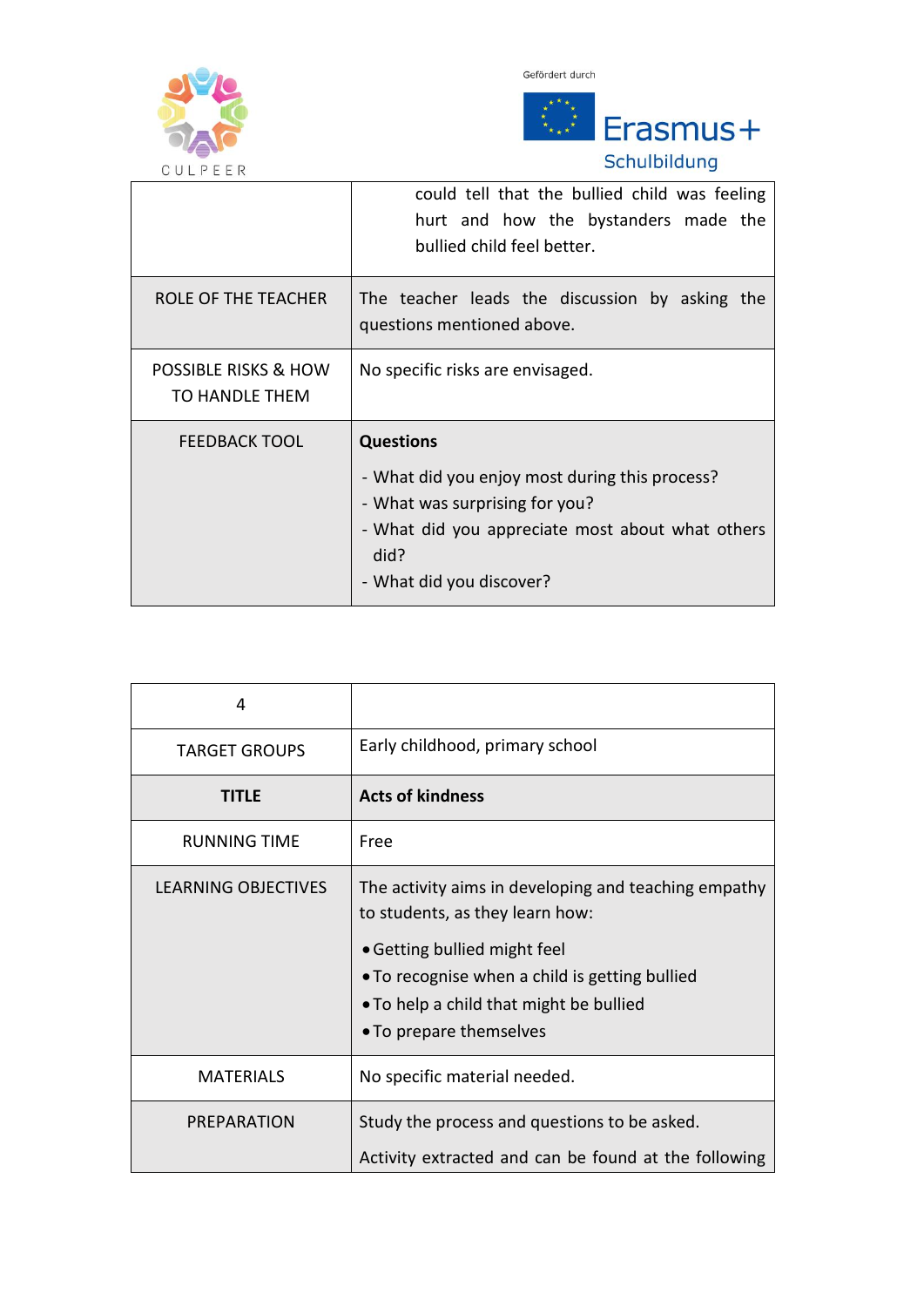



| U U L P E E K                                            |                                                                                                                                                                                                                                                                                                                                                                                                                                                                                                                   |
|----------------------------------------------------------|-------------------------------------------------------------------------------------------------------------------------------------------------------------------------------------------------------------------------------------------------------------------------------------------------------------------------------------------------------------------------------------------------------------------------------------------------------------------------------------------------------------------|
|                                                          | url:<br>http://preventingbullying.promoteprevent.org/8-em<br>pathy-activities                                                                                                                                                                                                                                                                                                                                                                                                                                     |
| <b>IMPLEMENTATION</b>                                    | Discuss how an act of kindness is the opposite of<br>bullying because it<br>helps<br>another<br>person<br>feel good instead of bad--it gives a person a good<br>feeling rather than takes away a good feeling. Ask<br>children to describe one nice thing they did for<br>someone else, how it made the other person feel,<br>and how it made them feel. Have each child plan one<br>act of kindness that he or she will do that day for<br>someone else in the group.                                            |
|                                                          | At the end of the day, have children report on their<br>acts of kindness. Ask:                                                                                                                                                                                                                                                                                                                                                                                                                                    |
|                                                          | How did this act of kindness make you feel?<br>How did the person receiving the kindness feel?<br>(You could ask the giver for his<br>her<br>or<br>perceptions, then have the recipient confirm<br>whether those perceptions are accurate.)<br>How do you think you would feel if you had done<br>an act of bullying, rather than an act of kindness?<br>Conclude the activity by pointing out that doing an<br>act of kindness is not only a great thing to do for<br>someone else, it makes you feel good, too! |
| ROLE OF THE TEACHER                                      | The teacher leads the discussion by asking the<br>questions mentioned above.                                                                                                                                                                                                                                                                                                                                                                                                                                      |
| <b>POSSIBLE RISKS &amp; HOW</b><br><b>TO HANDLE THEM</b> | No specific risks are envisaged.                                                                                                                                                                                                                                                                                                                                                                                                                                                                                  |
| <b>FEEDBACK TOOL</b>                                     | <b>Questions</b>                                                                                                                                                                                                                                                                                                                                                                                                                                                                                                  |
|                                                          | - What did you enjoy most during this process?<br>- What was surprising for you?<br>- What did you appreciate most about what others                                                                                                                                                                                                                                                                                                                                                                              |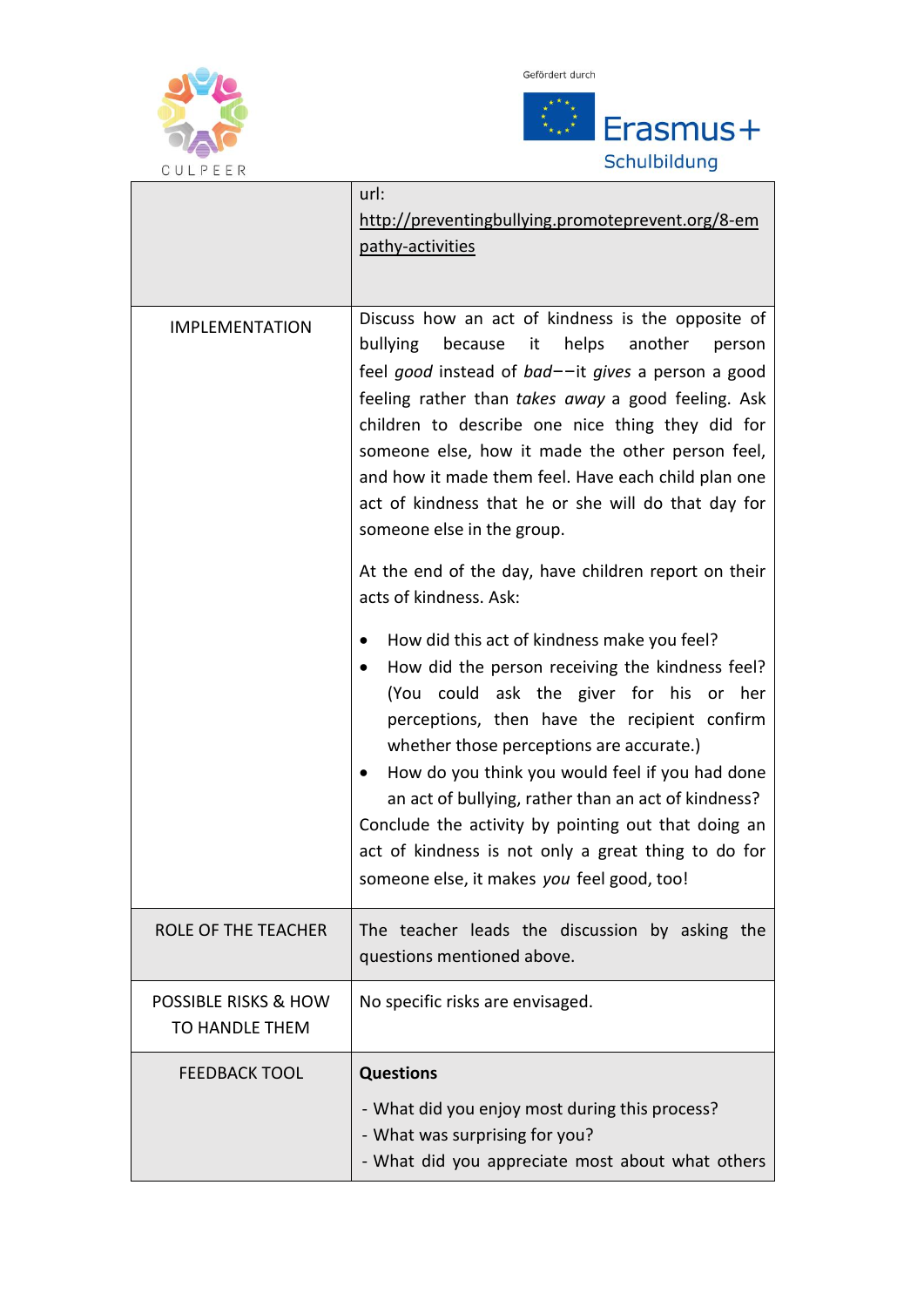

 $\overline{a}$ 

Gefördert durch



did? - What did you discover?

| 5                          |                                                                                                                                                                                                                                                                                                                                                                                                                                                                                                       |
|----------------------------|-------------------------------------------------------------------------------------------------------------------------------------------------------------------------------------------------------------------------------------------------------------------------------------------------------------------------------------------------------------------------------------------------------------------------------------------------------------------------------------------------------|
| <b>TARGET GROUPS</b>       | Early childhood, primary school                                                                                                                                                                                                                                                                                                                                                                                                                                                                       |
| <b>TITLE</b>               | <b>The Golden Rule</b>                                                                                                                                                                                                                                                                                                                                                                                                                                                                                |
| <b>RUNNING TIME</b>        | Free                                                                                                                                                                                                                                                                                                                                                                                                                                                                                                  |
| <b>LEARNING OBJECTIVES</b> | The activity aims in developing and teaching empathy<br>to students, as they learn how:<br>• Getting bullied might feel<br>. To recognise when a child is getting bullied<br>. To help a child that might be bullied<br>• To prepare themselves                                                                                                                                                                                                                                                       |
| <b>MATERIALS</b>           | No specific material needed.                                                                                                                                                                                                                                                                                                                                                                                                                                                                          |
| PREPARATION                | Study the process and questions to be asked.<br>Activity extracted and can be found at the following<br>url:<br>http://preventingbullying.promoteprevent.org/8-em<br>pathy-activities                                                                                                                                                                                                                                                                                                                 |
| <b>IMPLEMENTATION</b>      | Ask the children if they've heard of the Golden Rule:<br>"Do to others as you would want them to do to you."<br>Point out that this rule could also be phrased as<br>"Don't do to others what you wouldn't want them to<br>do to you." Ask them if children who bully are caring<br>about other children's feelings and treating other<br>children the way they themselves want to be treated.<br>Discuss examples of bullying-related things they<br>would not want other children to do to them and |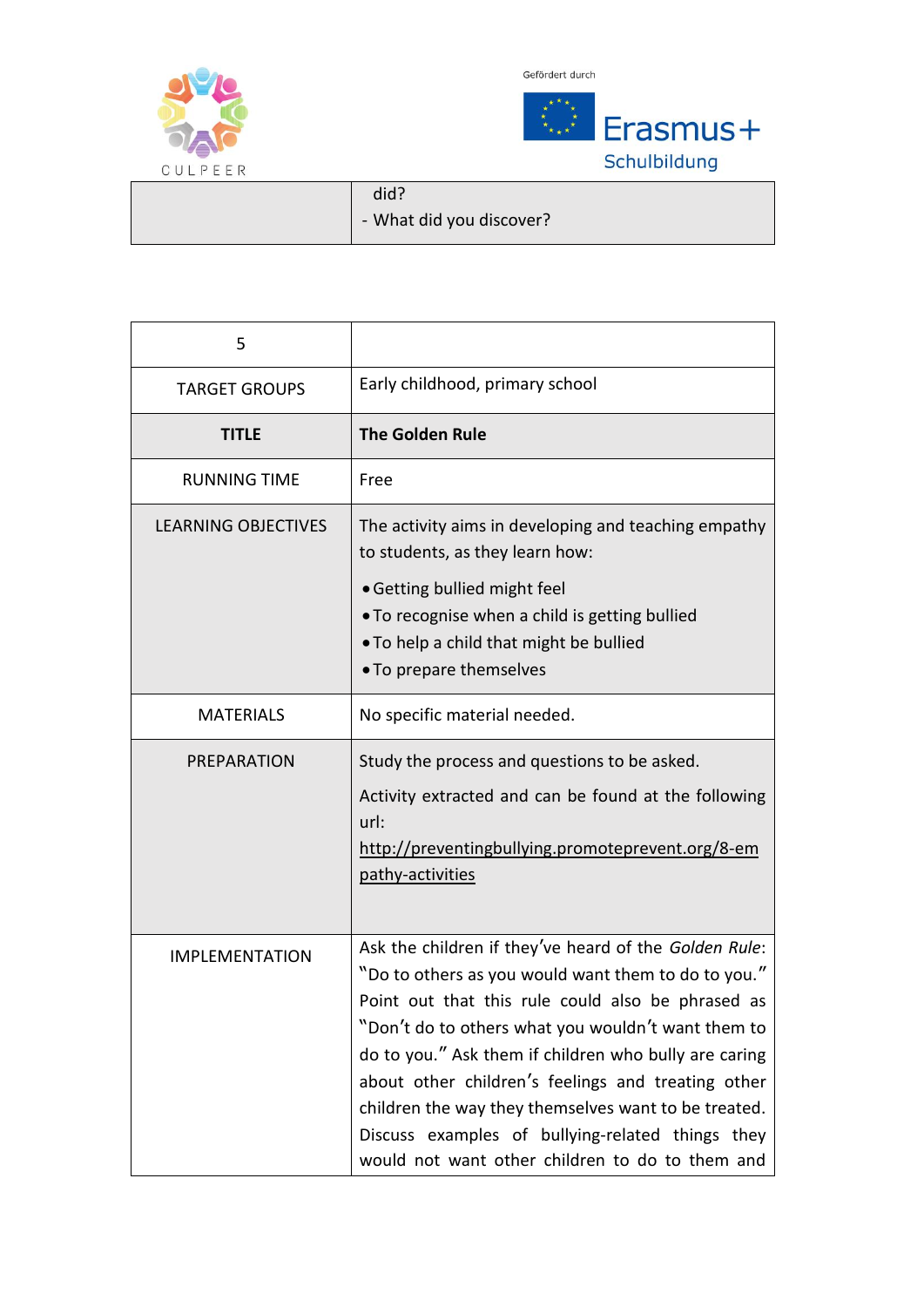



| U U L P E E K                                            |                                                                                                                                                                                                                                                                                                          |
|----------------------------------------------------------|----------------------------------------------------------------------------------------------------------------------------------------------------------------------------------------------------------------------------------------------------------------------------------------------------------|
|                                                          | why they would not do those things to others. For<br>example:                                                                                                                                                                                                                                            |
|                                                          | I wouldn't want someone to say I'm stupid, so I<br>won't say "You're stupid" to anyone else.<br>I wouldn't want someone to pull my hair, so I<br>won't pull anyone else's hair.<br>I wouldn't want someone to say mean things<br>$\bullet$<br>about me, so I won't say mean things about<br>anyone else. |
|                                                          | Then discuss things that they would like another child<br>to do for them and that they might do for another<br>child in return. For example:                                                                                                                                                             |
|                                                          | I'd like someone to invite me to play, so I will<br>invite someone to play.<br>I'd like someone to tell me that I drew a great<br>picture, so I will tell someone that he or she drew<br>a great picture.                                                                                                |
|                                                          | End the activity by reminding the group to treat<br>other children the way they would want to be<br>treated.                                                                                                                                                                                             |
| <b>ROLE OF THE TEACHER</b>                               | The teacher leads the discussion by asking the<br>questions mentioned above.                                                                                                                                                                                                                             |
| <b>POSSIBLE RISKS &amp; HOW</b><br><b>TO HANDLE THEM</b> | No specific risks are envisaged.                                                                                                                                                                                                                                                                         |
| <b>FEEDBACK TOOL</b>                                     | <b>Questions</b>                                                                                                                                                                                                                                                                                         |
|                                                          | - What did you enjoy most during this process?<br>- What was surprising for you?<br>- What did you appreciate most about what others<br>did?<br>- What did you discover?                                                                                                                                 |
|                                                          |                                                                                                                                                                                                                                                                                                          |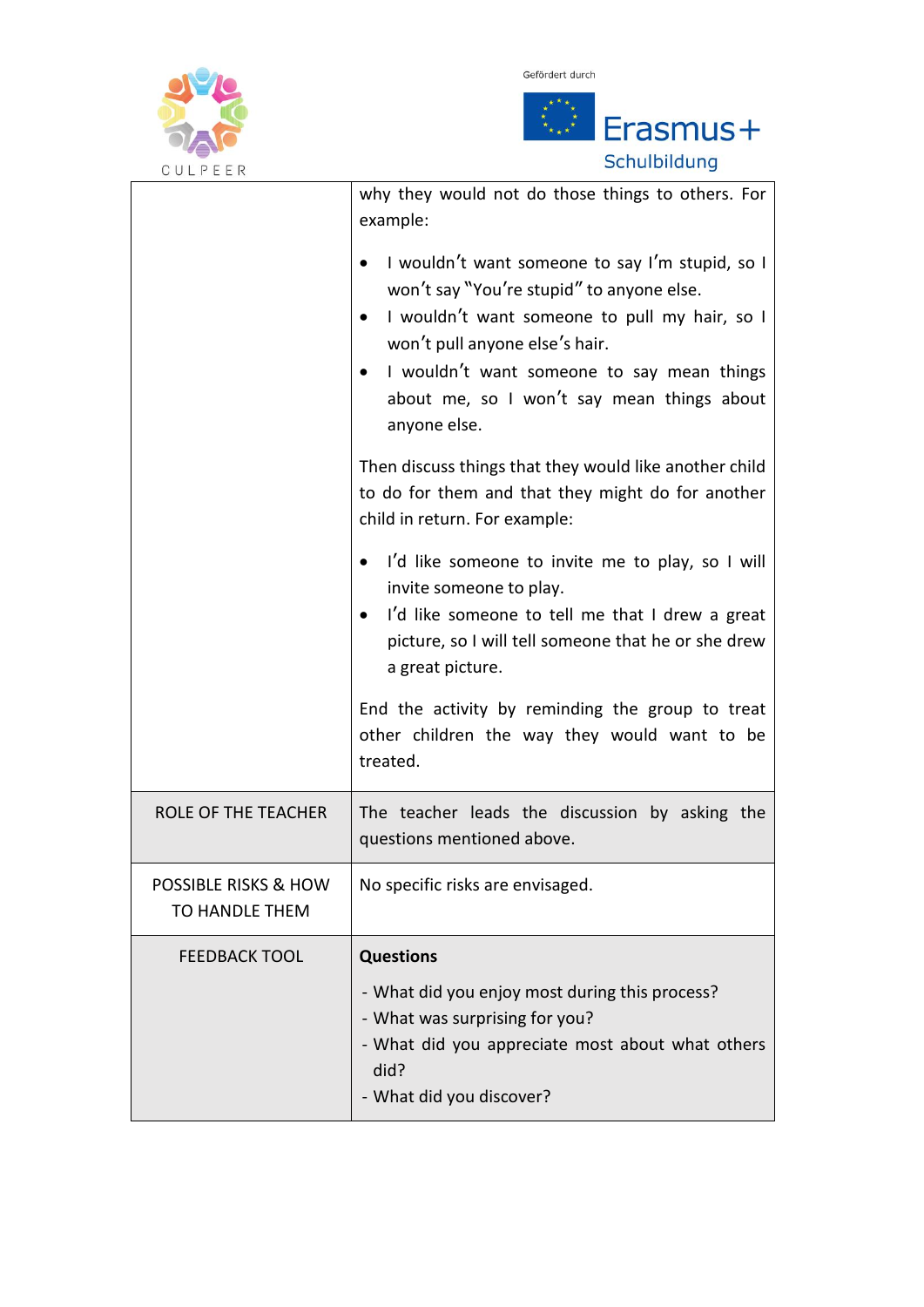

Gefördert durch



٦

| 6                          |                                                                                                                                                                                                                                                                                                                                                                                                                                                                                                                                                                                                                                                                                                                          |
|----------------------------|--------------------------------------------------------------------------------------------------------------------------------------------------------------------------------------------------------------------------------------------------------------------------------------------------------------------------------------------------------------------------------------------------------------------------------------------------------------------------------------------------------------------------------------------------------------------------------------------------------------------------------------------------------------------------------------------------------------------------|
| <b>TARGET GROUPS</b>       | 15-25 years old                                                                                                                                                                                                                                                                                                                                                                                                                                                                                                                                                                                                                                                                                                          |
| <b>TITLE</b>               | <b>Unboxing people</b>                                                                                                                                                                                                                                                                                                                                                                                                                                                                                                                                                                                                                                                                                                   |
| <b>RUNNING TIME</b>        | 15-30 min (depending on the number of categories<br>you decide to choose)                                                                                                                                                                                                                                                                                                                                                                                                                                                                                                                                                                                                                                                |
| <b>LEARNING OBJECTIVES</b> | The activity aims in developing and teaching<br>empathy to students, as they learn how to see their<br>mates as a combination of facets and feeling and not<br>by labeling them into one single box. It could be also<br>possible to involve a higher number of students<br>trying to think beyond the class group. Take into<br>consideration using a big room to be in.                                                                                                                                                                                                                                                                                                                                                |
| <b>MATERIALS</b>           | No specific material needed.                                                                                                                                                                                                                                                                                                                                                                                                                                                                                                                                                                                                                                                                                             |
| PREPARATION                | Study the process and questions to be asked in order<br>to make students feel at ease and to give them their<br>time to step out and mix with the other students.<br>The exercise is based on the promo for the Danish<br>titled<br>All<br>Share:<br>TV <sub>2</sub><br>That<br>We<br>https://www.youtube.com/watch?v=jD8tjhVO1Tc                                                                                                                                                                                                                                                                                                                                                                                        |
| <b>IMPLEMENTATION</b>      | Invite the students to stand in groups according to<br>their nationality. Each group in its own area of the<br>venue. After the students have recognized each other<br>in all groups, as facilitator, express a concept like "It's<br>easy to put people in boxes. There is us and there's<br>them, the high earners and those just getting by.<br>Those we trust and those we try to avoid. There are<br>those we share something with and those we don't<br>share anything with". Give them to time to think<br>about the meaning of your words. Now tell them that<br>you are going to ask them questions and hoping that<br>they would answer honestly even though some of<br>the questions could be a bit personal. |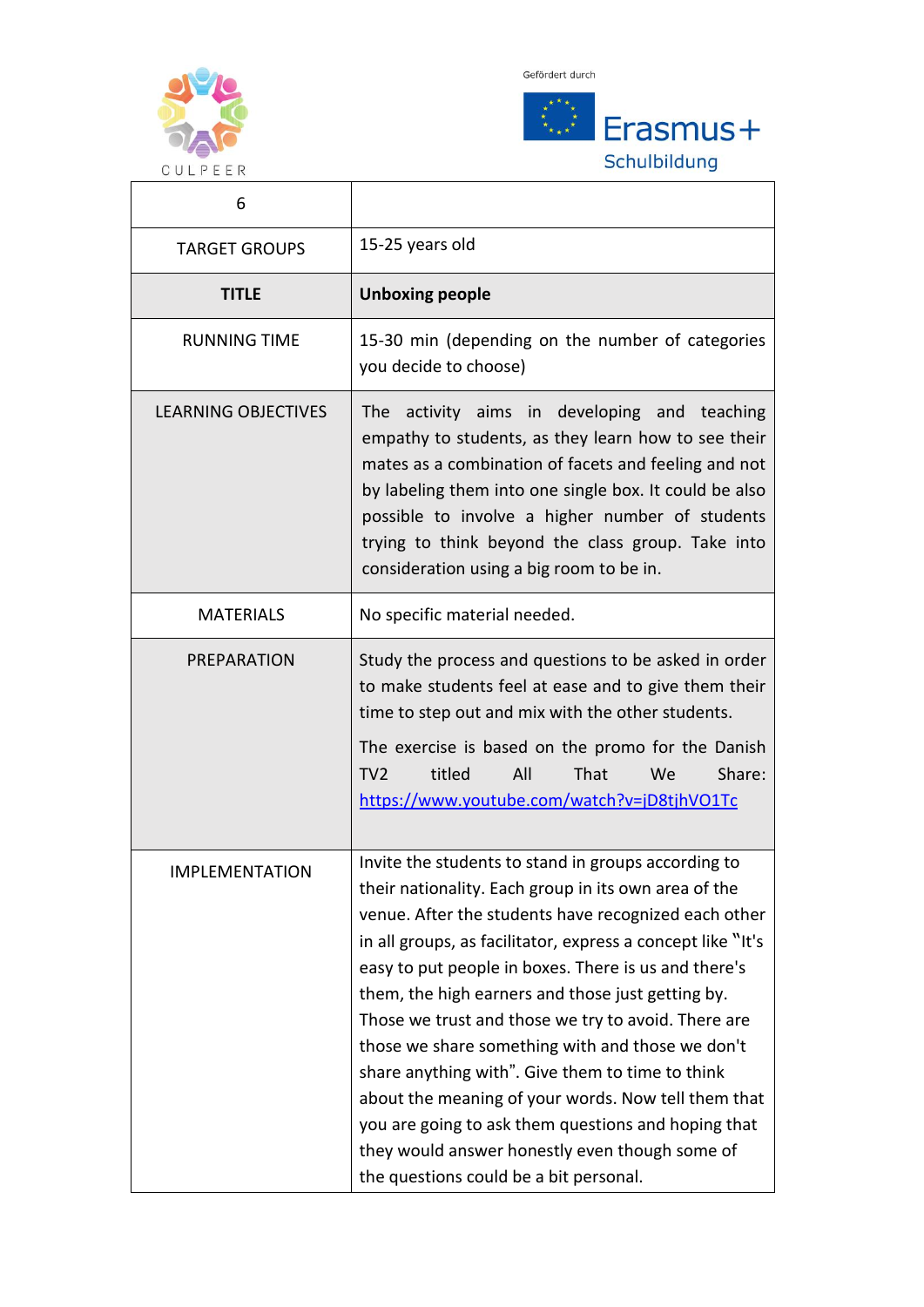

 $\overline{\phantom{a}}$ 



| The exercise then starts: ask the students to step<br>forward into a middle area of the venue if they<br>belong to a 'different group', for example if they are<br>'the class clown'. Give them time to reach the<br>new-group area and recognize each others. Thank<br>them for their courage and their honesty and ask |
|--------------------------------------------------------------------------------------------------------------------------------------------------------------------------------------------------------------------------------------------------------------------------------------------------------------------------|
| those who have moved to come back to their origin                                                                                                                                                                                                                                                                        |
| group.                                                                                                                                                                                                                                                                                                                   |
| Now ask the students to step forward (into the same<br>middle area) if they 'like pop music' and - again - give                                                                                                                                                                                                          |
| them time to recognize each others.                                                                                                                                                                                                                                                                                      |
| Repeat the same approach for other "categories"                                                                                                                                                                                                                                                                          |
| such as:                                                                                                                                                                                                                                                                                                                 |
| - those who play an instrument                                                                                                                                                                                                                                                                                           |
| - those from the countryside                                                                                                                                                                                                                                                                                             |
| - those who have never seen a cow                                                                                                                                                                                                                                                                                        |
| - those whose parents are still together                                                                                                                                                                                                                                                                                 |
| - those who have been bullied                                                                                                                                                                                                                                                                                            |
| - those who have bullied others                                                                                                                                                                                                                                                                                          |
| - those who like to do sports                                                                                                                                                                                                                                                                                            |
| - those who like football                                                                                                                                                                                                                                                                                                |
| - those who are broken hearted                                                                                                                                                                                                                                                                                           |
| - those who feel in love                                                                                                                                                                                                                                                                                                 |
| - those who believe in life after death                                                                                                                                                                                                                                                                                  |
| - those who believe in something that cannot be                                                                                                                                                                                                                                                                          |
| explained                                                                                                                                                                                                                                                                                                                |
| - those who love to dance                                                                                                                                                                                                                                                                                                |
| - those who feel lonely                                                                                                                                                                                                                                                                                                  |
| For each category the groups will start merge and                                                                                                                                                                                                                                                                        |
| mix. Always thank them before going back to their                                                                                                                                                                                                                                                                        |
| starting positions.                                                                                                                                                                                                                                                                                                      |
| At the end, invite to step forward to all 'those who                                                                                                                                                                                                                                                                     |
| are still learning about life'. Let the participants                                                                                                                                                                                                                                                                     |
| cherish that moment and then conclude the exercise                                                                                                                                                                                                                                                                       |
| by saying "there's more that brings us together than                                                                                                                                                                                                                                                                     |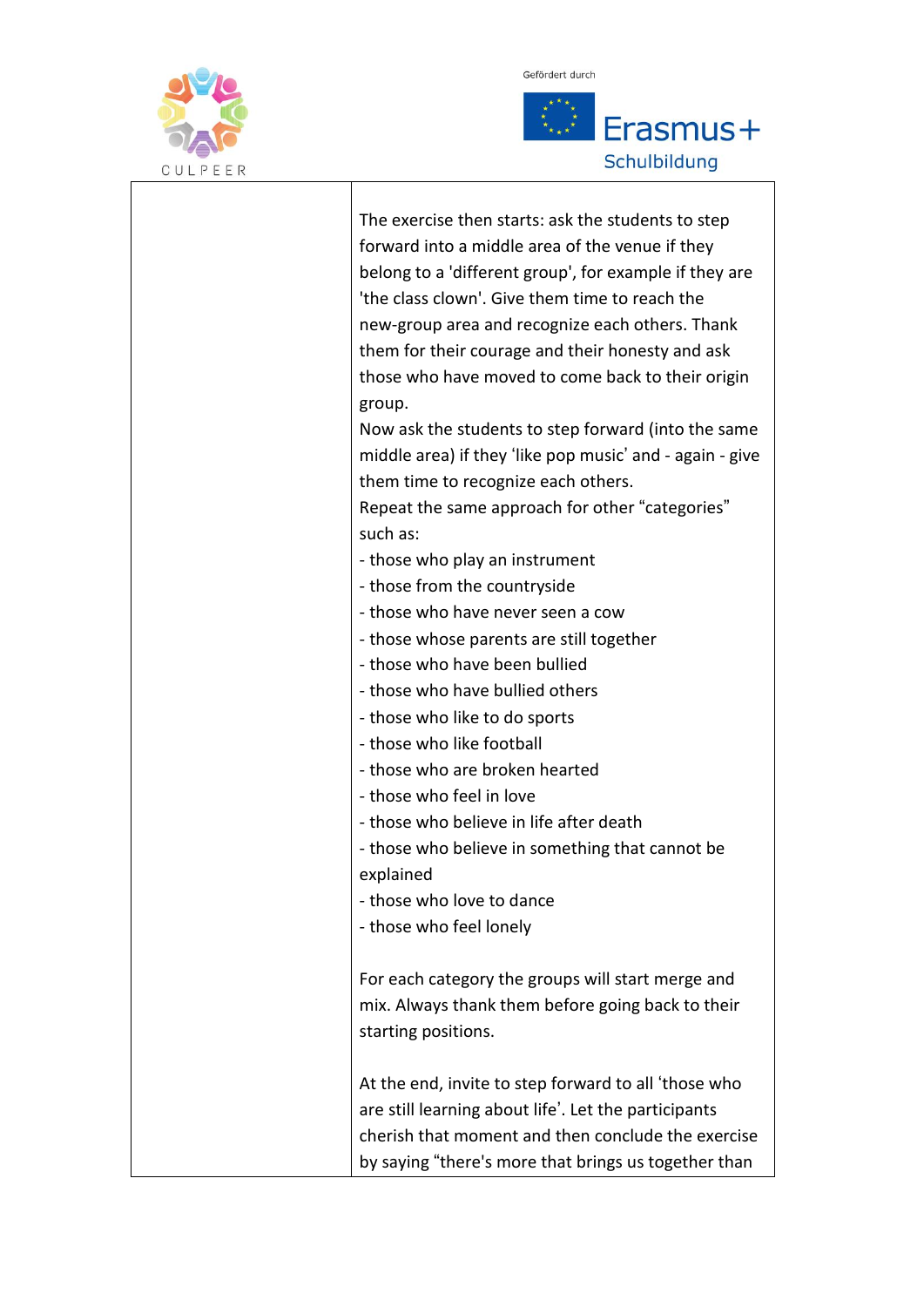



| U U L P E E K                                            |                                                                                                                                                                                                                                                                                            |
|----------------------------------------------------------|--------------------------------------------------------------------------------------------------------------------------------------------------------------------------------------------------------------------------------------------------------------------------------------------|
|                                                          | we think".                                                                                                                                                                                                                                                                                 |
|                                                          | Thank all students for their honesty and promote an<br>open discussion by asking them what they think the<br>exercise was about and why it was done, if they think<br>is necessary to put people into boxes and why then<br>we all do that.                                                |
| ROLE OF THE TEACHER                                      | The exercise must be run not by a teacher from the<br>class but by an external facilitator (from within the<br>school frame) which could be the school psychologist<br>or someone else who the students have not relation<br>with so that they will not feel judged upon their<br>answers. |
| <b>POSSIBLE RISKS &amp; HOW</b><br><b>TO HANDLE THEM</b> | No specific risks are envisaged.                                                                                                                                                                                                                                                           |
| <b>FEEDBACK TOOL</b>                                     | Feedback is in this case a self-evaluation of the<br>personal thoughts and feeling throughout<br>the<br>activity. The self-feedback can be encouraged by the<br>following questions:                                                                                                       |
|                                                          | - What do you think this exercise is about?<br>- Why do we all do categorize people?<br>- Do you think is necessary to categorize people?<br>- How did you feel when stepping out from your first<br>area?                                                                                 |
|                                                          | - How did you feel when you met other mates in the<br>new area?<br>- What did you discover?                                                                                                                                                                                                |

| <b>TARGET GROUPS</b> | Primary and secondary school. |
|----------------------|-------------------------------|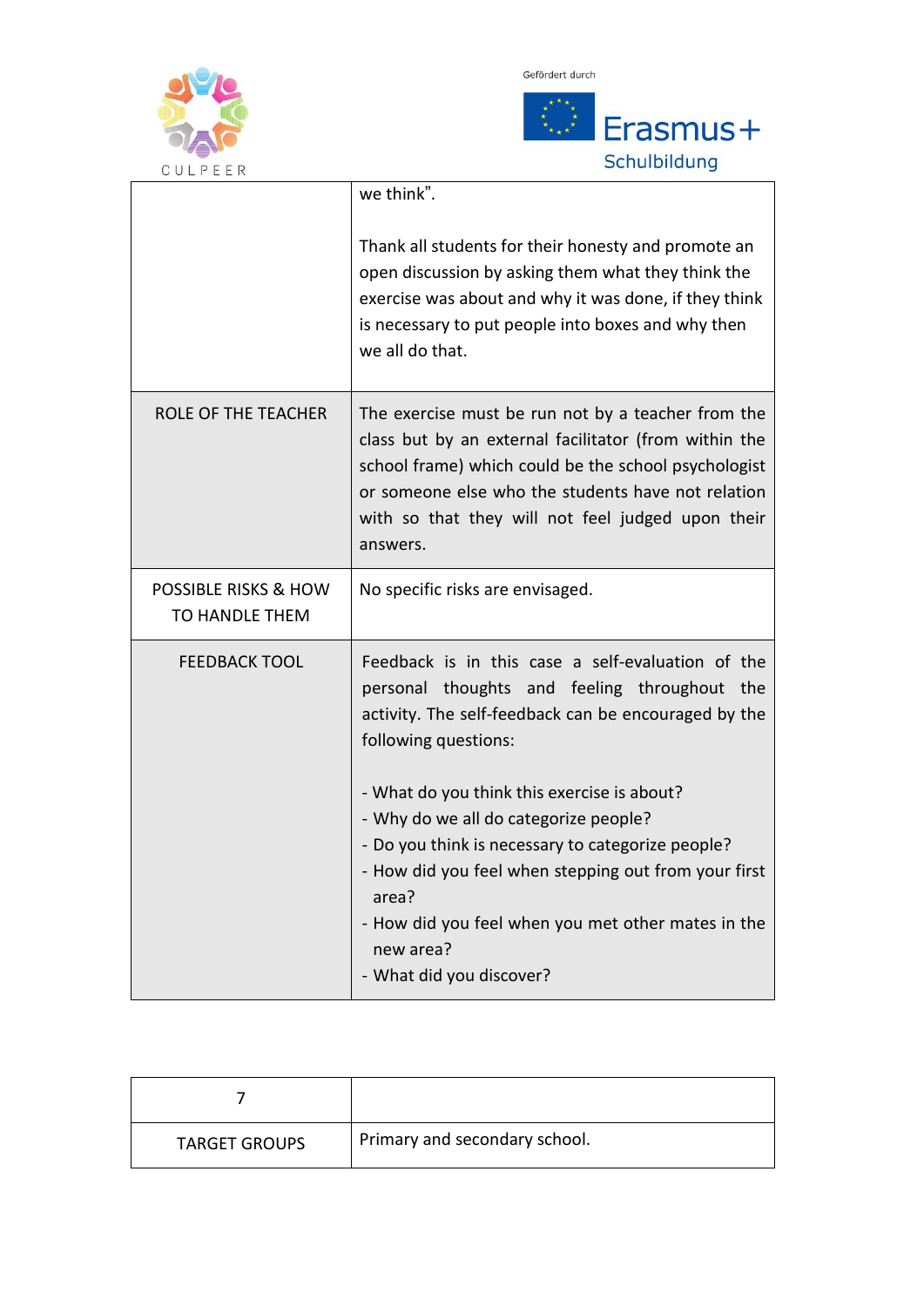



| U U L P E E K<br><b>TITLE</b> | <b>No-language communication</b>                                                                                                                                                                                                                                                                                                                                                                                                                                                                                                                                                                                  |
|-------------------------------|-------------------------------------------------------------------------------------------------------------------------------------------------------------------------------------------------------------------------------------------------------------------------------------------------------------------------------------------------------------------------------------------------------------------------------------------------------------------------------------------------------------------------------------------------------------------------------------------------------------------|
| <b>RUNNING TIME</b>           | 2-3 min per pair                                                                                                                                                                                                                                                                                                                                                                                                                                                                                                                                                                                                  |
| <b>LEARNING OBJECTIVES</b>    | The purpose of the game is to be introduced to the<br>possibilities in nonverbal communication and then<br>free the participants from the pressure of words <sup>1</sup> .<br>(Friðriksdóttir, 2012).                                                                                                                                                                                                                                                                                                                                                                                                             |
| <b>MATERIALS</b>              | No specific material needed.                                                                                                                                                                                                                                                                                                                                                                                                                                                                                                                                                                                      |
| PREPARATION                   | The teacher asks the participants if they know babies<br>and how they communicate. He/she asks them to<br>imagine and produce a conversation between babies<br>that know no words. Gestures are fine because they<br>babies communication but<br>present in<br>are<br>no no<br>language is allowed. The trainer divides<br>the<br>participants in pairs. In the first part all the pairs<br>exercise at the same time; then, each pair show its<br>communication to all the other participants. This<br>phase concludes when all the pairs have performed.                                                        |
| <b>IMPLEMENTATION</b>         | This exercise belongs to a game called Gibberish<br>(Spolin, $1986$ ) <sup>2</sup> . Gibberish consists in the substitution<br>of sensed recognizable words into non-shaped<br>sounds. The trainer calls the pairs and ask them to<br>create a conversation producing the sounds of<br>languages (french, spanish, italian, german, russian,<br>chinese, etc.) that the participants recall but do not<br>know. In the first part all the pairs exercise at the<br>same time; then, each pair show its communication<br>to all the other participants. This phase concludes<br>when all the pairs have performed. |

-<sup>1</sup> *Clowning and improvisation in the ESL classroom: Observations and suggestions,* p. 16

<sup>2</sup> *Theater Games for the Classroom - A teacher's handbook,* p. 123